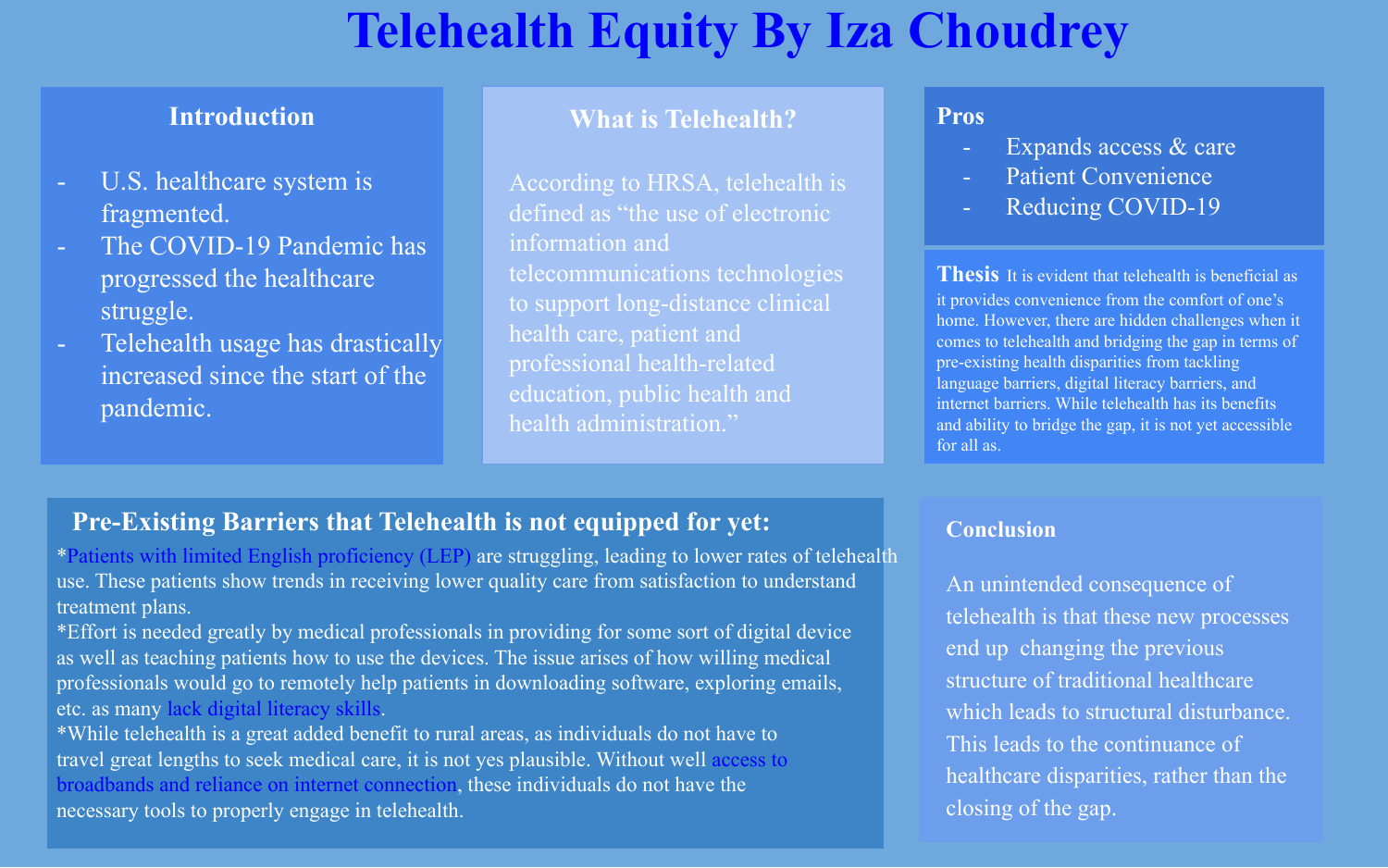

# **Has the the ACA been effective in impacting health outcomes?**

## **Healthcare In America The Affordable Care Act**

**- In 2019 The United States spent nearly 3.65 trillion dollars on healthcare, more than any other developed nation**

**- The healthcare industry made over 2 billion dollars in revenue in 2019**

**- Despite the expenditures of the government on healthcare and the money that the industry makes, 30 million Americans are uninsured and over 40 million Americans are underinsured.**

**- Healthcare has become a very politically divided, partisan issue in America with both sides of the political spectrum pushing for reforms.**

**-**

## **Outcomes of The Affordable Care Act (Positive & Negative)**

**-The Affordable Care, also known as Obamacare was passed in 2010 and is one of the biggest healthcare legislatures ever passed - The ACA had 3 main goals: (1) get more people health insurance (2) improve the quality of healthcare (3) reduce the costs of healthcare**











Family Foundation analysis of 2008-2017 American Community Survey (ACS), 1-Year Estimates

| \$7,000 |                                                                                             |
|---------|---------------------------------------------------------------------------------------------|
| \$6,000 | Avg<br>Wit                                                                                  |
| \$5,000 |                                                                                             |
| \$4,000 | Av                                                                                          |
| \$3,000 | Νĭ                                                                                          |
| \$2,000 |                                                                                             |
| \$1,000 |                                                                                             |
| \$0     | 2009                                                                                        |
|         | * Counterfactual scer<br>Note: Graph assume.<br>estimate assumes AS<br>5% annual growth fro |



## **Without the ACA, 2017 Premiums Likely** Would Be 30-50% Higher



ario premiums adjusterd to be for a silver-level equivalent value plan (70% AV). s the average 2nd-lowest cost silver plan premium increases by 10% for 2017. High SPE growth rates through 2013, then 5% annually thereafter. Low estimate assumes n 2009-2017. **BROOKINGS** Source: CBO, NORC, ASPE, and authors' analysis

## **The Future Of Healthcare In America**

### **PROS-**

**class people/families.**

**- The ACA allowed dependents, up until the age governments not expanding medicaid of 26 to be covered which increased coverage**

**- The ACA is monumental for reproductive health because it stated that brith control was guaranteed. to be covered by insurance**

**health conditions could not be denied options for treatments/hospitals, etc.insurance**

**The ACA has increased coverage for - It can be argued that the success of the ACA was particularly women, minorities and working very state specific. For example many red states did not see much increase in coverage due to the state - Although more people may have been insured, it can be argued that the quality of the healthcare was not**

**- Healthcare is as relevant of an issue as ever especially in light of the COVID pandemic. Recently there has been a rise in support for universal health coverage and "Medicare For All" which has been advocated for by politicians such as Senator Bernie Sanders, Senator Elizabeth Warren and Representative Alexandria Ocasio-Cortez. This means instead of relying on insurance companies, people would recieve healthcare provided by the government.**

**- It made sure a person with pre-existing harder for patients to make decisions regarding -There is a lack of price transparency which makes it**

**CONS-**

CENTER ON BUDGET AND POLICY PRIORITIES | CBPP.ORG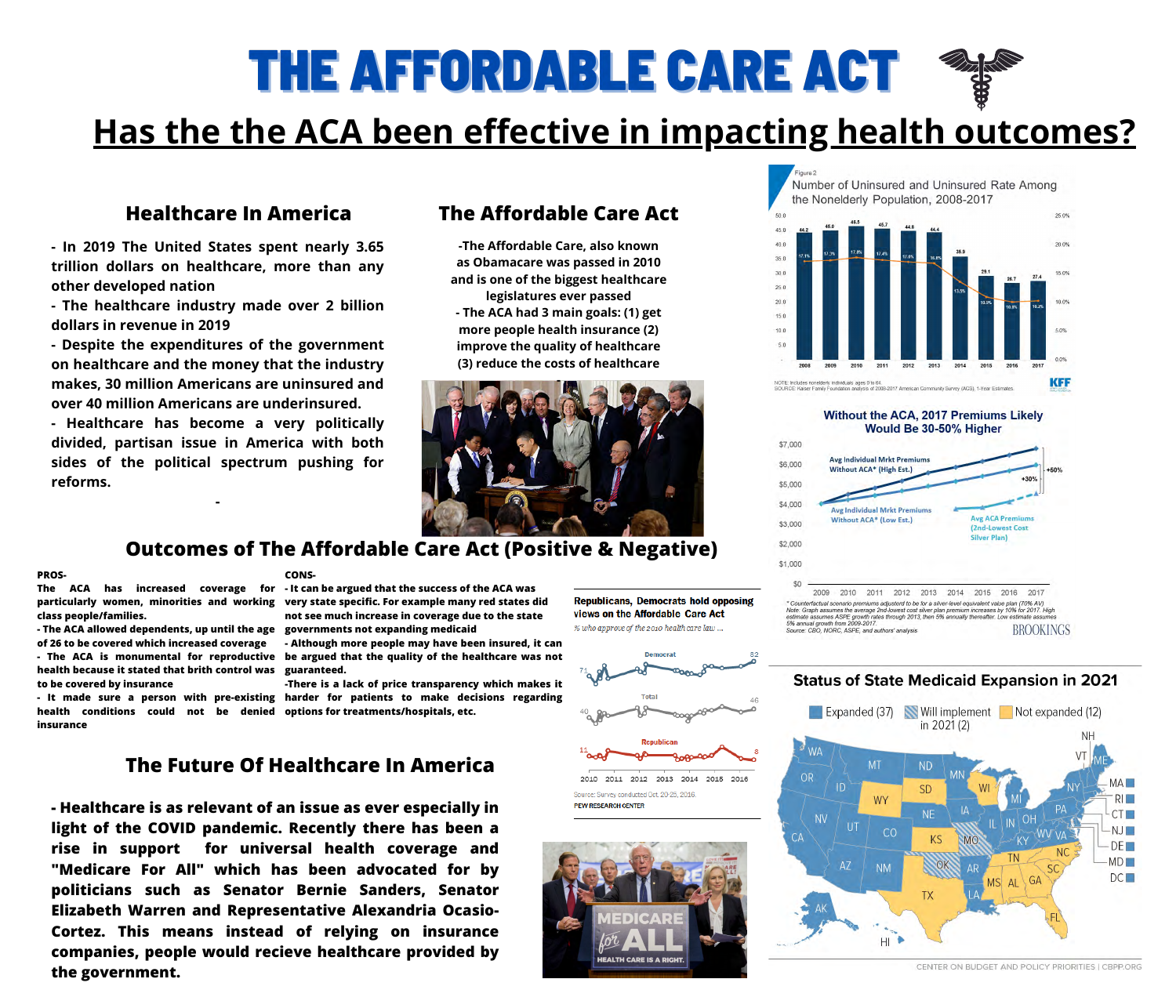### **HEALTH CARE INDUSTRY: RETAIL HEALTH CLINICS**

Zoja Misut

### GROWTH OF INDUSTRY

Retail health clinics provide health care services to minor problems.

Costs are minimal, and most convenient care. Operated differently in different states and stores.

#### VACCINES

Leading force is vaccination delivery due to advertisement and convivence.

"Vaccinations were administered at 1,952,610 visits, up from 469,330 visits … 39.9%, 36.4%, and 42.0% of total visits in 2007, 2008, and 2009, respectively." -Uscher-Pines, Lori et al. "The Growth of Retail Clinics in Vaccination Delivery in the U.S." American journal of preventive medicine 43.1 (2012): 63–66. Web.





#### **COMPETITION**

The race to produce more quality and quantity service is apparent among the private companies. Most prominent: CVS vs. Walgreens

"CVS (7600 stores) and Walgreens (8200 stores) compete neck and neck… (On June 15, CVS announced it would pay \$1.9 billion to purchase 1600 pharmacies in 47 states and some 80 medical clinics, all of which are located in Target stores, and rebrand them as CVS facilities.) "

-Iglehart, John K. "The Expansion of Retail Clinics — Corporate Titans Vs. Organized Medicine." The New England journal of medicine 373.4 (2015): 301–303. Web.

#### CHALLENGING THE TRADITIONAL

Concerns from the AARP, AMA, AAP that clinics challenge primary physicians' offices. Services are extremely convenient compared to regular doctors.

#### LOCATIONS

Disproportionately in high population areas, and highincome communities.

About 2000 open across America and more than half are Minute Clinic from CVS



#### 340B Contract Pharmacy Locations, by Company, 2020  $n = 27,928$  pharmacy locations



rug Channels Institute analysis of OPA Daily Contract Pharmacy Database. Data show number of unique contract pharmacy ns as of July 1, 2020. Company totals are computed from combined banners (store names) in the database

ished on Drug Channels (www.DrugChannels.net) on July 14, 2020.

**DRUG CHANNELS INSTITUTE**